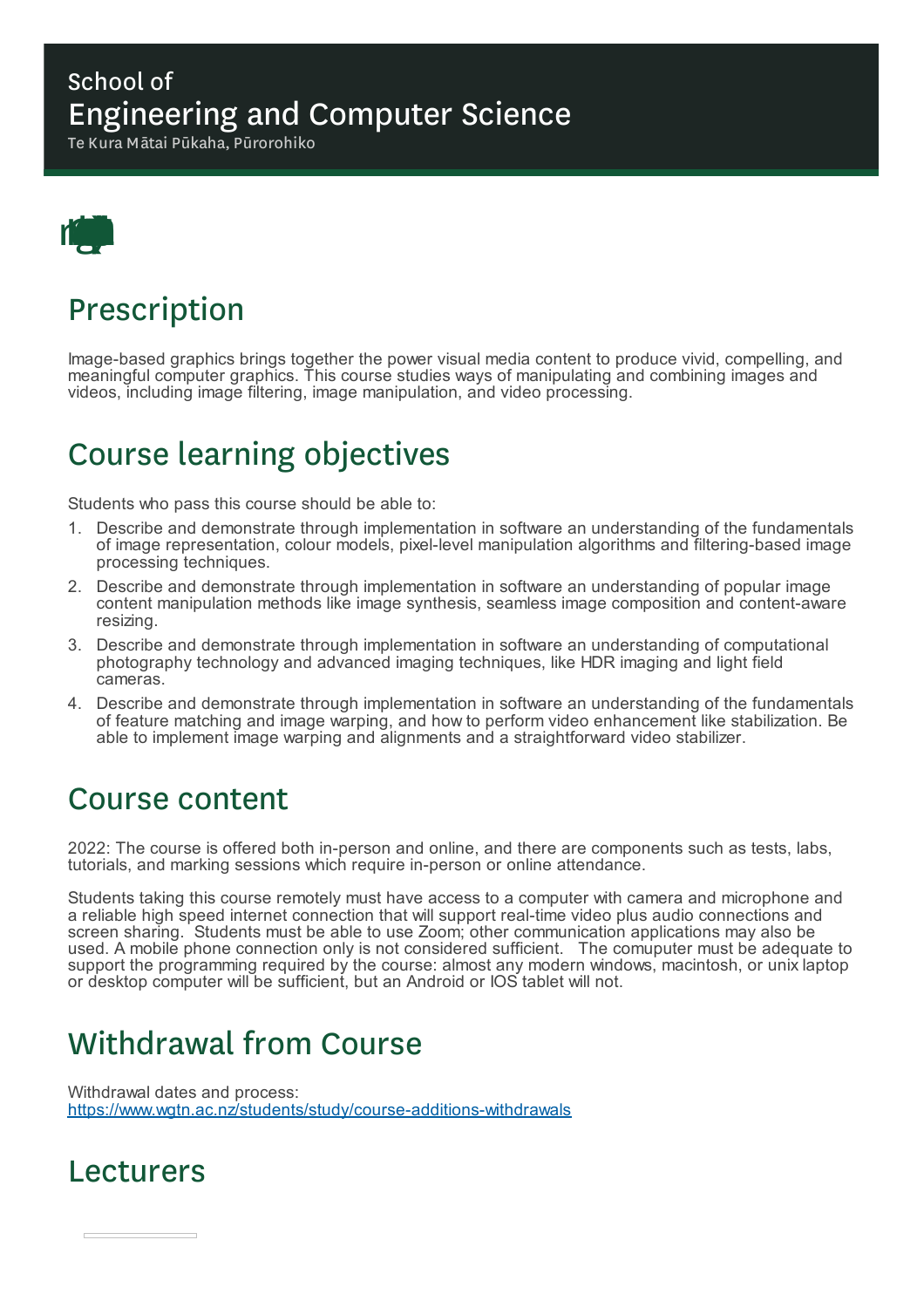### Dr Fanglue Zhang (Coordinator)

fanglue.zhang@vuw.ac.nz 04 886 5340

CO 331 Cotton Building (All Blocks), Gate 7, Kelburn Parade, Kelburn

# Teaching Format

This course will be offered in-person and online. For students in Wellington, there will be a combination of in-person components and web/internet based resources. It will also be possible to take the course entirely online for those who cannot attend on campus, with all the components provided in-person also made available online.

Lecture based course assessed through substantial practical programming assignments.

## Student feedback

Student feedback on University courses may be found at: www.cad.vuw.ac.nz/feedback/feedback\_display.php

# Dates (trimester, teaching & break dates)

- Teaching: 28 February 2022 03 June 2022
- Break: 11 April 2022 24 April 2022  $\blacksquare$
- Study period: 06 June 2022 09 June 2022
- Exam period: 10 June 2022 25 June 2022

### Class Times and Room Numbers

#### **28 February 2022 - 10 April 2022**

- **Wednesday** 09:00 09:50 107, Murphy, Kelburn
- **Thursday** 13:10 14:00 107, Murphy, Kelburn
- **Friday** 09:00 09:50 107, Murphy, Kelburn
- **25 April 2022 - 05 June 2022**
- **Wednesday** 09:00 09:50 107, Murphy, Kelburn
- **Thursday** 13:10 14:00 107, Murphy, Kelburn
- **Friday** 09:00 09:50 107, Murphy, Kelburn

### Set Texts and Recommended Readings

### Required

There are no required texts for this offering.

### Recommended

*Computer vision: algorithms and applications*, by Szeliski 2010.

# Mandatory Course Requirements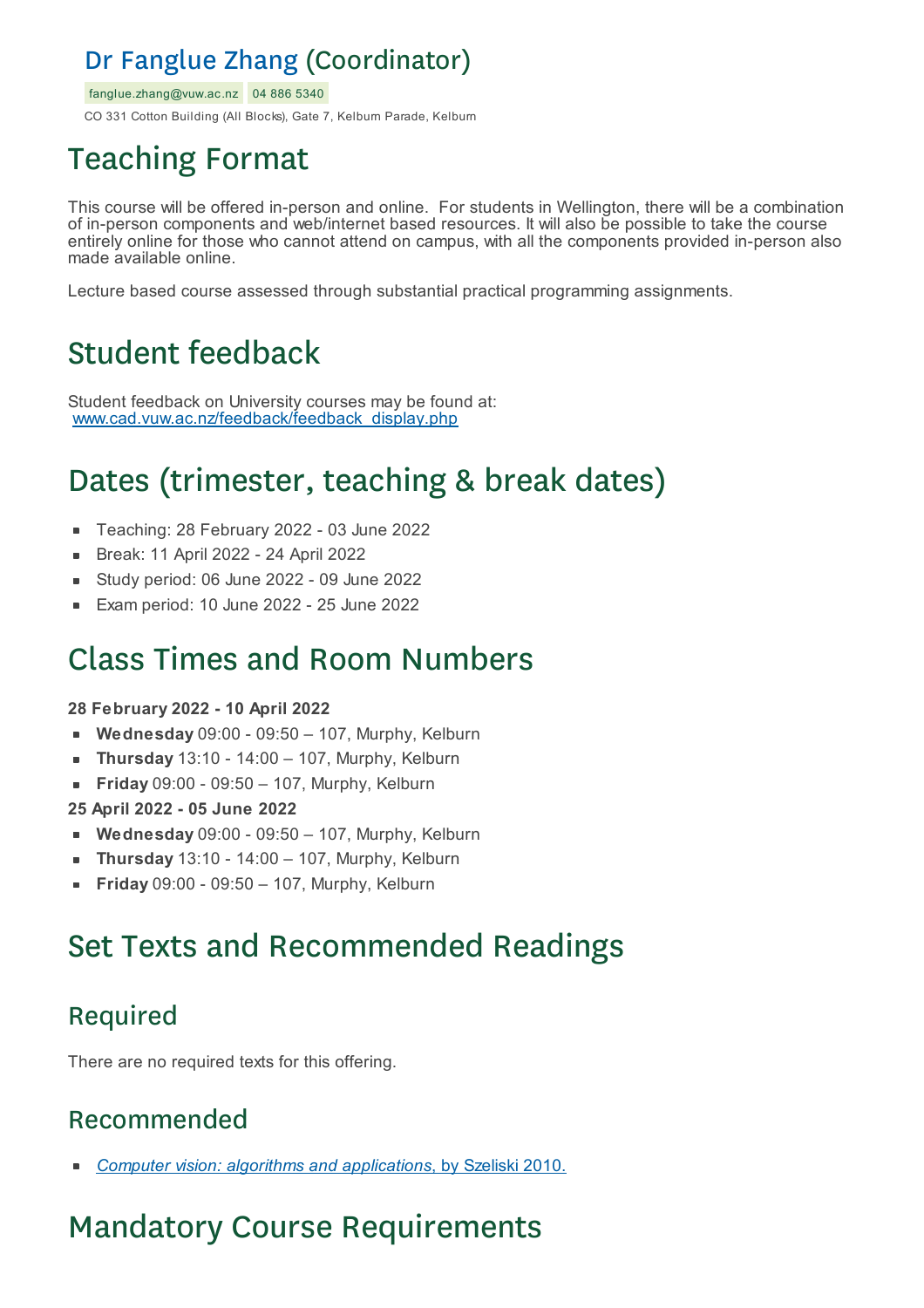There are no mandatory course requirements for this course.

*If you believe that exceptional circumstances may prevent you from meeting the mandatory course requirements, contact the Course Coordinator for advice as soon as possible.*

### Assessment

| Assessment Item                   | Due Date or Test Date | CLO(s)   | <b>Percentage</b> |
|-----------------------------------|-----------------------|----------|-------------------|
| Assessed programming assignment 1 | Week 4                | CLO: 1   | 20%               |
| Assessed programming assignment 2 | Week 7                | CLO: 1,2 | 30%               |
| Assessed programming assignment 3 | Week 10               | CLO: 3   | 20%               |
| Assessed programming assignment 4 | Exam period           | CLO: 4   | 30%               |

#### Penalties

Assignments submitted after the due date will get a 5% penalty per day, up to one week. After this, zero marks will be awarded for the assignment.

#### Extensions

Individual extensions will only be granted in exceptional personal circumstances, and should be negotiated with the course coordinator before the deadline whenever possible. Documentation (eg, medical certificate) may be required.

#### Submission & Return

All work should be submitted through the ECS submission system, accessible through the course web pages. Marks and comments will be returned through the ECS marking system, also available through the course web pages.

### **Workload**

Although the workload will vary from week to week, you should expect to spend approximately 10 hours per week on the course to give a total of 150 hours study time for the course.

# Teaching Plan

See: https://ecs.wgtn.ac.nz/Courses/CGRA352\_2022T1/LectureSchedule

# Communication of Additional Information

All online material for this course can be accessed at https://ecs.wgtn.ac.nz/Courses/CGRA352\_2022T1/

# Links to General Course Information